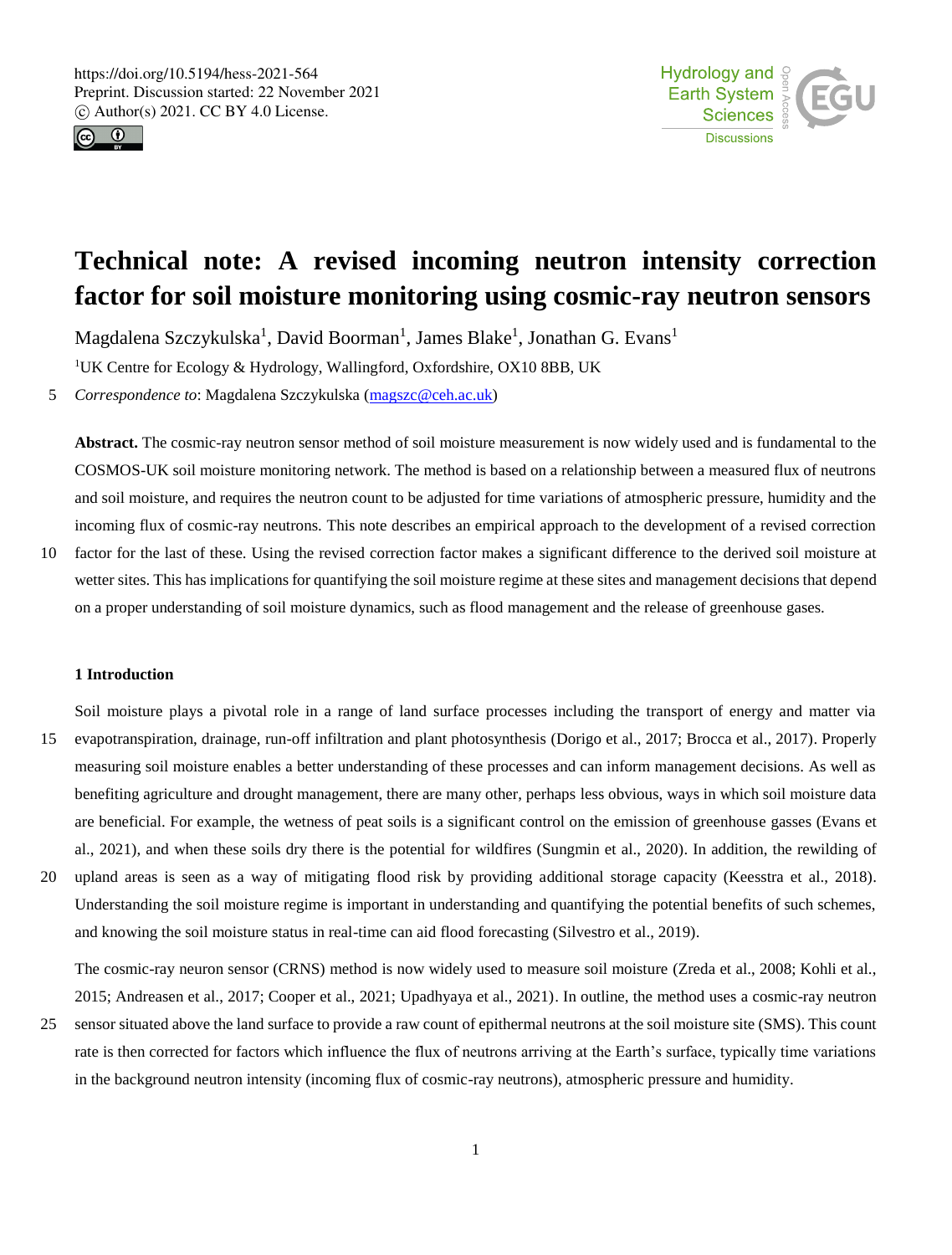



Soil moisture, usually expressed in the form of volumetric water content (VWC), is then derived from the corrected count rate, *Ncorr*, using a relationship of the form:

$$
30 \quad WWC = \left(\frac{0.0808}{\frac{N_{corr}}{N_0} - 0.372} - 0.115 - (\tau + SOC)\right) \frac{\rho_{bd}}{\rho_w} \tag{1}
$$

where  $\tau$  is the lattice and bound water, *SOC* is soil organic carbon,  $\rho_{bd}$  is the bulk density of the soil at the SMS,  $\rho_w$  is the water density equal to 1 g cm<sup>-3</sup> and  $N_0$  are the dry corrected counts on the day of calibration. Equation (1) is derived from numerical neutron modelling (Desilets et al., 2010) alongside independent field measurements of soil moisture for calibration to determine τ, *SOC*,  $ρ_{bd}$  and  $N_0$  (Evans et al., 2016; Franz et al., 2013; Zreda et al., 2012). Note that in other studies a biomass 35 correction is introduced (Baatz et al., 2015).

The simplest representation of the factors used to calculate the corrected count rate, *Ncorr*, is:

$$
N_{corr} = N_{raw} \frac{(F_q.F_p.F_o)}{F_i} \tag{2}
$$

where  $N_{raw}$  is the uncorrected count rate,  $F_q$  is the humidity correction factor,  $F_p$  is the atmospheric pressure correction factor,  $F_i$  is the background neutron intensity correction factor and  $F_o$  is a placeholder introduced by (Zreda et al., 2012) to allow for 40 other future correction factors, a useful reminder of the unknowns associated with the CRNS method, although in practice *F<sup>o</sup>* is taken as one.

In its simplest form the background neutron intensity correction factor, as given by (Zreda et al., 2012), is:

$$
F_i = \frac{I}{I_{ref}}\tag{3}
$$

where *I* is the count rate of incoming cosmic-ray neutrons at a high resolution reference neutron monitoring site (RNMS) at 45 the time of interest and *Iref* is the incoming count rate at an arbitrary time (e.g. network start date or the date of the in situ CRNS calibration; note that *I* and *Iref* have already been efficiency and pressure corrected at source). *F<sup>i</sup>* therefore represents the normalised background neutron intensity as recorded at the RNMS.

(Hawdon et al., 2014; Schrön, 2017) reference an alternative equation for the neutron intensity correction factor:

$$
F_i = \gamma \left( \frac{l}{I_{ref}} - 1 \right) + 1 \tag{4}
$$

50 in which *γ* is a constant for a specific SMS. (Hawdon et al., 2014) suggest that *γ* may be estimated from the cut-off rigidities of the SMS and RNMS, but in practice it is usually set to 1 and Eq. (4) reduces to Eq. (3).

COSMOS-UK (Cooper et al., 2021) accesses the RNMS data from the Neutron Monitoring Database (nmdb.eu) and by default uses data from Jungfraujoch (JUNG) provided by the Physikalisches Institut, University of Bern, Switzerland. Daily corrected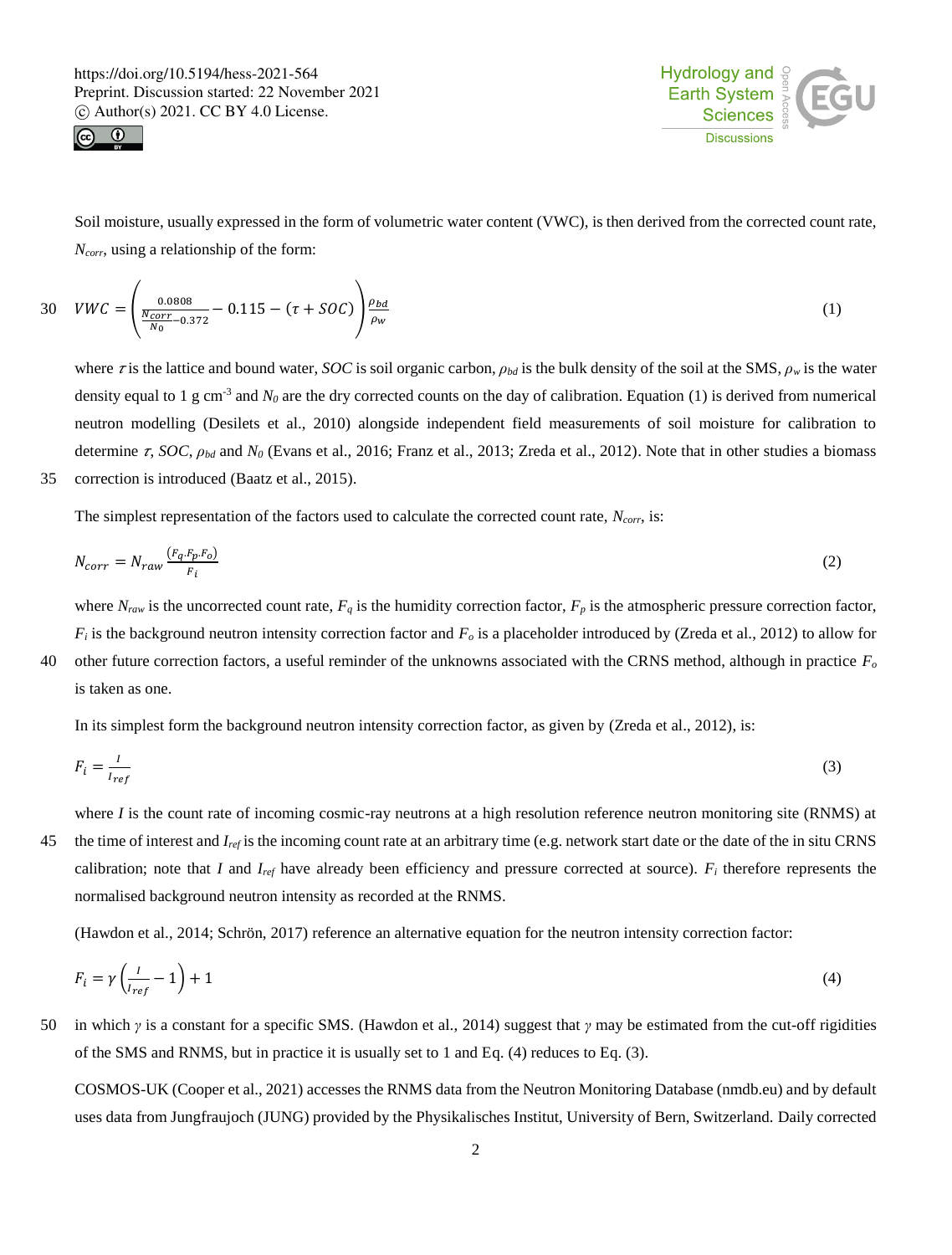





**Figure 1: Normalised counts from the JUNG RNMS daily data (pale blue) and 365 day running mean (blue); and from the GLENS SMS daily data (pink) and 365 day running means (red) using three different correction factors. The daily counts and their running means are normalised to a median of values for the given time period.**

neutron count data from JUNG are shown in Fig. 1 alongside corrected CRNS counts at Glensaugh SMS. The CRNS counts 55 in the figure are corrected using three types of neutron intensity corrections:  $F_i = 1$  (no intensity correction), the standard correction given in Eq. (3) and the empirical correction proposed in this work given in Eq. (8). While the standard intensity correction in Eq. (3) partially removes the JUNG trend, some of it still remains.

# **2 Method**

#### **2.1 An empirical approach to a revised correction factor**

60 Equation (3) implies that the correction is dependent on the neutron flux as measured by the RNMS, with the assumption that the RNMS adequately represents the relevant incoming neutron flux at the SMS. However, the correction should also account for the differences in detector and location characteristics between the SMS and the RNMS, and the introduction of the *γ* constant in Eq. (4) was intended to account for at least some of these differences.

One approach to quantifying these differences would be to use a neutron transport model based look-up table, to estimate 65 neutron flux scaling factors between different locations (e.g. http://seutest.com/cgi-bin/FluxCalculator.cgi). The look-up tables are essentially based on cut-off rigidity and altitude, and if the cut-off rigidity is treated as being constant in time, then the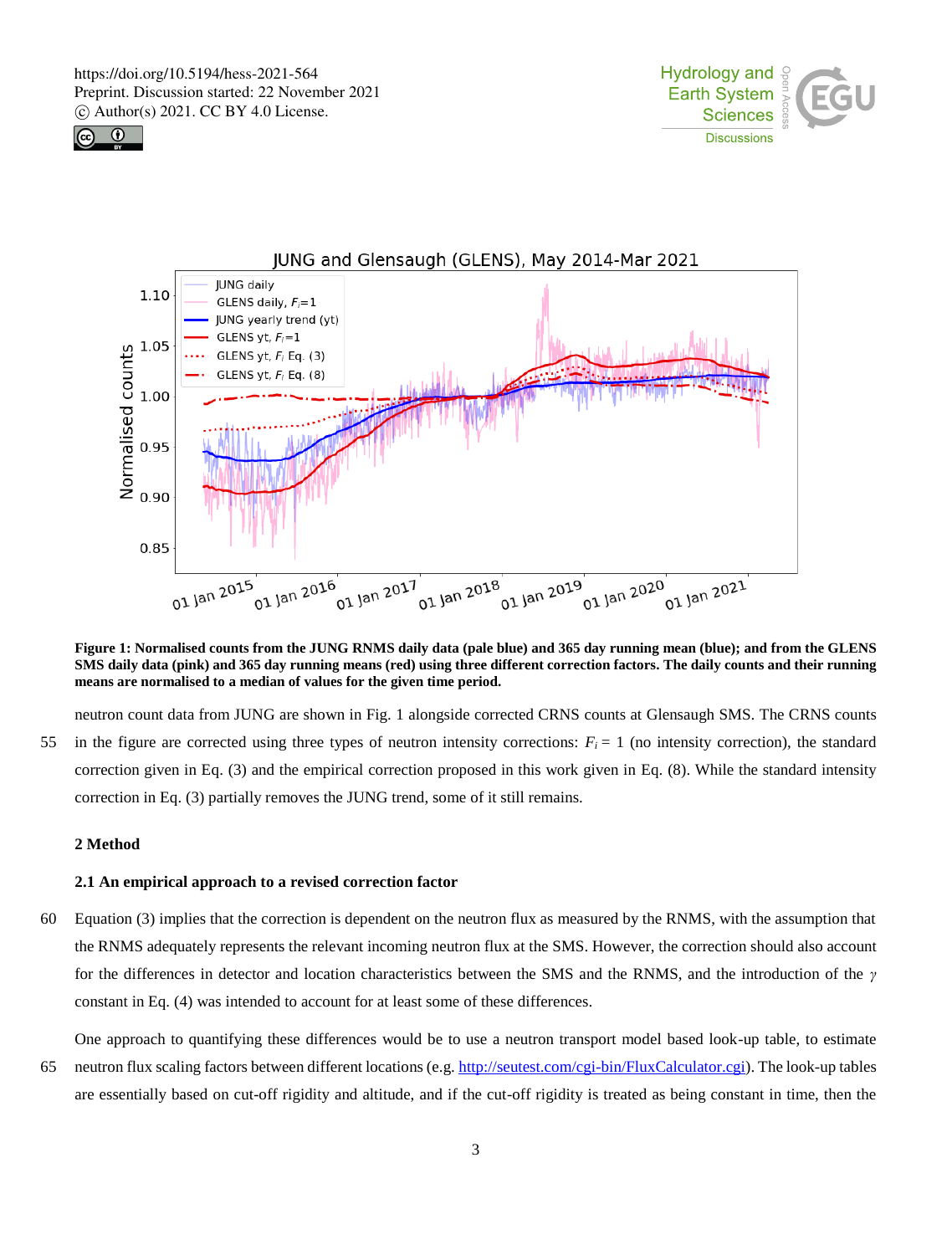



scale factors applied to *Ncorr* and *N<sup>0</sup>* in Eq. (1) cancel out. A constant scale factor applied to counts does not have an impact on VWC due to this cancelation.

An alternative approach explored in this technical note is to derive an empirical correction factor by comparing the count rates 70 at the SMS, *N,* and at the RNMS, *I*, which is expected to yield more accurate results as *in situ* measurements of neutron fluxes at both sites (as recorded by the different detectors) are directly compared, albeit with the necessity to reduce the effect of soil moisture variations on the SMS.

Firstly, *Nraw* is corrected for humidity and pressure, to provide *N*, then both *N* and *I* are standardised. A wide range of standardisations is possible; the form adopted here is

$$
75 \quad N_n = \frac{N}{N_m} - 1 \tag{5}
$$

where  $N_n$  is the normalised count rate,  $N_m$  is the median count rate over the period of operation of the SMS. The median provides a very stable central estimate of the count rate; subtracting one means that the normalised count rate will vary about zero. The RNMS count rate is normalised in the same way to give  $I_n$  using the median count rate over the same period as for the SMS.

- 80 Normalised count rates have been derived in this way for data from the COSMOS-UK network, and a plot of *N<sup>n</sup>* against *I<sup>n</sup>* is presented in Fig. 2a for the Glensaugh SMS. This shows a very convincing linear relationship, even though the SMS count rate is expected to be greatly influenced by soil moisture whereas this is not expected to be an effect at the RNMS. The Glensaugh site is one of the wettest sites in the COSMOS-UK network and in the period of operation from 2015, only in the summer of 2018 there was significant drying of the soil. A lower quartile regression, the choice of which is explained later in
- 85 this section, between  $N_n$  and  $I_n$  gives a gradient,  $G$ , not of 1, but 1.5.

A similar plot from a SMS that does regularly dry in the summer months (Bunny Park) is shown in Fig. 2b, and the relationship between the count rates shows more scatter. However, by differentiating the data by season, the wetter winter months are located at the bottom of the cloud of points and show significantly less scatter. As with data from Glensaugh, it is expected that soil moisture is relatively constant during these months. In contrast to this, soil moisture in the summer months is extremely

90 variable.

There are various methods available to abstract a gradient from these data e.g. ordinary least squares linear regression with and without the intercept, quantile regression, fitting to winter data only, fitting to 'wet' data only.

In practice, all of these yield rather similar estimates of *G* at all COSMOS-UK sites, and if the regression includes an intercept term this is small, and not significantly different from zero. Results presented here are from quantile regression fitting to the

95 first quartile (quantile  $= 0.25$ ). This was seen as an objective way of fitting to the lower part of the cloud of data points. At Bunny Park this gives *G* of 1.2.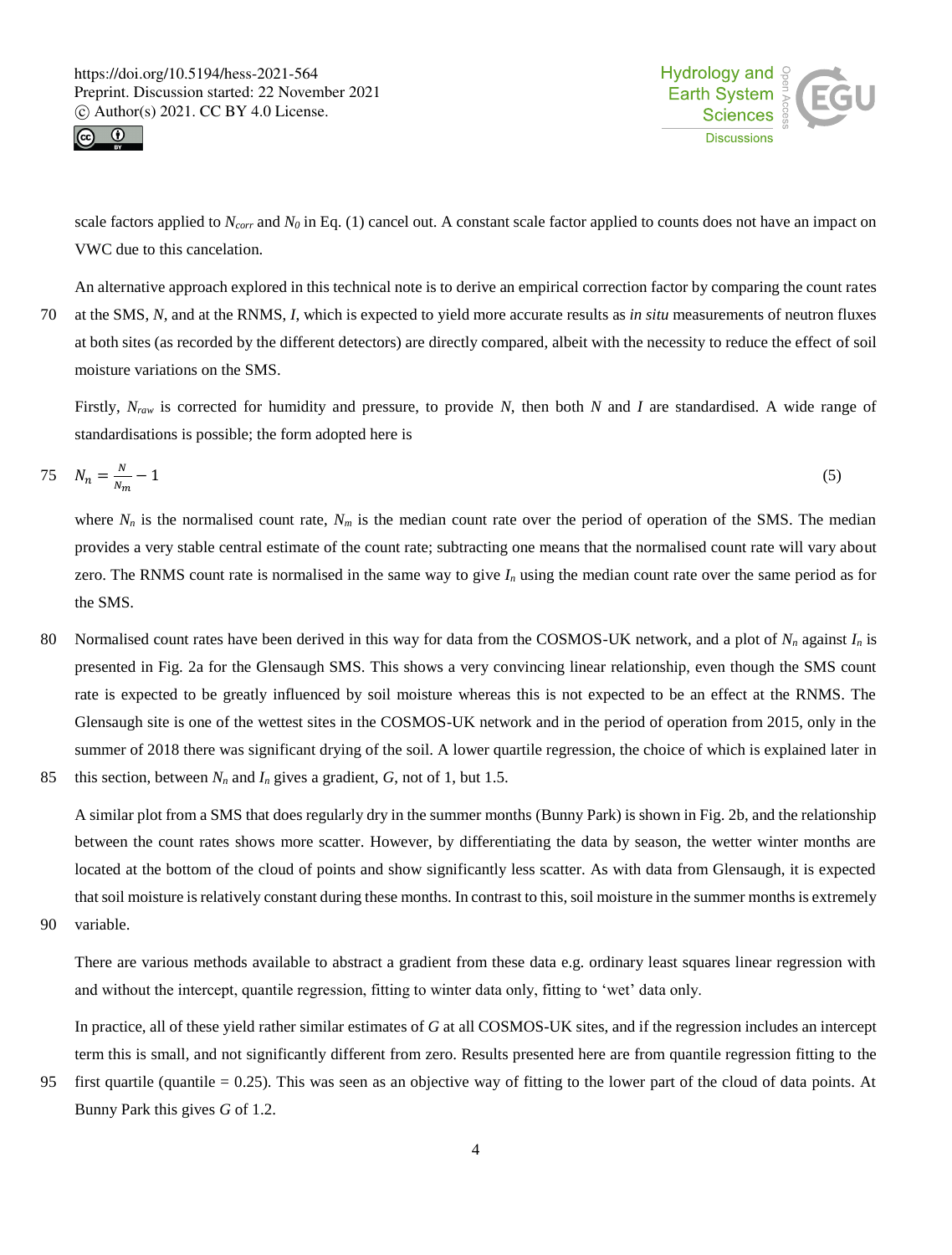





**Figure 2:**  $N_n$  plotted against  $I_n$  for two COSMOS-UK SMSs, Glensaugh (a) and Bunny Park (b). The points are coloured by season, **cyan, green, red and orange representing winter, spring, summer and autumn respectively. The plotted lines are from quantile**  100 **regression fitting to the first quartile.**

If the intercept term from the regression is ignored, then *G* scales  $I_n$  to provide an estimate of  $N_n$ ,  $\hat{N}_n$ , biased towards wetter periods where soil moisture is more stable:

$$
\hat{N}_n = G I_n. \tag{6}
$$

Using Eq. (5),  $\widehat{N}_n$  can be rewritten as  $\widehat{N}_n = \left(\frac{N'}{N_m} - 1\right)$  where *N* is replaced with *N'*, CRNS counts at relatively constant soil 105 moisture at the SMS. Substituting for  $\hat{N}_n$  and  $I_n$  in Eq. (6) gives:.

$$
\frac{N'}{N_m} = G\left(\frac{l}{l_m} - 1\right) + 1\tag{7}
$$

Time variations in *N'* are more representative of the time variations in the incoming neutron counts at the SMS when compared to *I*. Equation (7) is therefore the desired alternative to Eq. (3) and forms the revised neutron intensity correction factor at the SMS. It is worth noting that the normalisation here is performed with respect to the median of counts for the available time 110 period rather than a specific date. COSMOS-UK SM data use *Iref*, reference JUNG counts on the day of calibration, rather than *I*<sub>*m*</sub> in the right hand side of Eq. (7). This is because of the way the correction factor is currently implemented in the data system

and in practice the difference between 
$$
I_m
$$
 and  $I_{ref}$  is insignificant. The revised correction factor therefore is:

$$
F'_{i} = G\left(\frac{l}{I_{ref}} - 1\right) + 1. \tag{8}
$$

It is interesting to note that Eq. (8) is identical in form to Eq. (4) and therefore *G* can be considered to be an empirical estimate 115 of *γ*.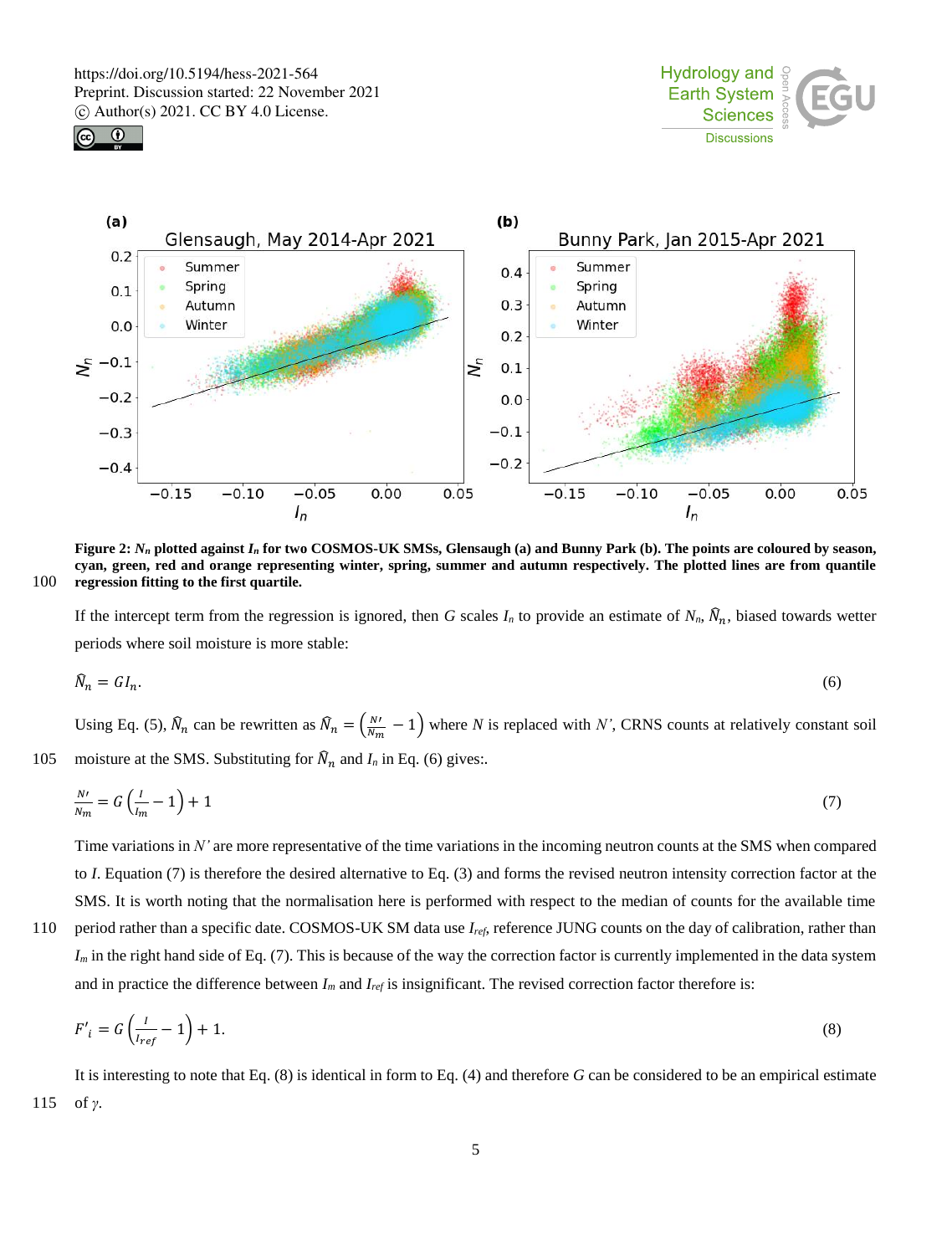



#### **2.2 Application**

The new scaling factor  $F_i$  can now be used instead of Eq. (3) to revise  $N_{corr}$  in Eq. (2). This is used firstly to calculate the parameter  $N<sub>0</sub>$  in Eq. (1) based on data obtained during field calibration, and then to derive a revised VWC time series.

The derived monthly mean soil moisture plots, obtained using intensity corrections  $F_i$ <sup>'</sup> (Eq. (6)) and  $F_i$  (Eq. (3)), are shown in

- 120 Fig. 3a and b for Glensaugh and Bunny Park respectively. Monthly data are used here to remove the very short term variations in VWC and make changes in VWC clearer. At Bunny Park, the maximum difference due to the revised intensity correction in monthly mean VWC is around 3%. At Glensaugh however the change is very much greater. The downward trend in VWC prior to 2018 is removed and there is better consistency with other data recorded at the same site.
- One example of this better consistency comes from comparing the derived VWC data with the two point soil moisture probes 125 (time domain transmissometry, TDT, sensors) installed alongside the CRNS (Fig. 4). There are well known problems with TDT sensors, most notably the period at the start of the record while the sensors 'bed-in' and make a good connection with the surrounding soil following installation, and the impact of local changes in the soil matrix through cracking, root growth and burrowing animals. Such local changes are a possible explanation of the jump in VWC recorded in late 2020. Although these uncertainties concerning the accuracy of these data exist, it is clear that neither of these sensors shows a long-term drying 130 trend.

The extreme drying event of 2018 recorded by all three sensors has possibly caused a change in the soil moisture regime that warrants further monitoring and investigation, but is beyond the scope of this paper.



**Figure 3: Derived VWC from two SMSs, Glensaugh (a) and Bunny Park (b) using** *G* **of 1 (i.e. Eq. (3)) in red and** *G* **derived from**  135 **quantile regression fitting to the first quartile (i.e. Eq. (8)) in blue.**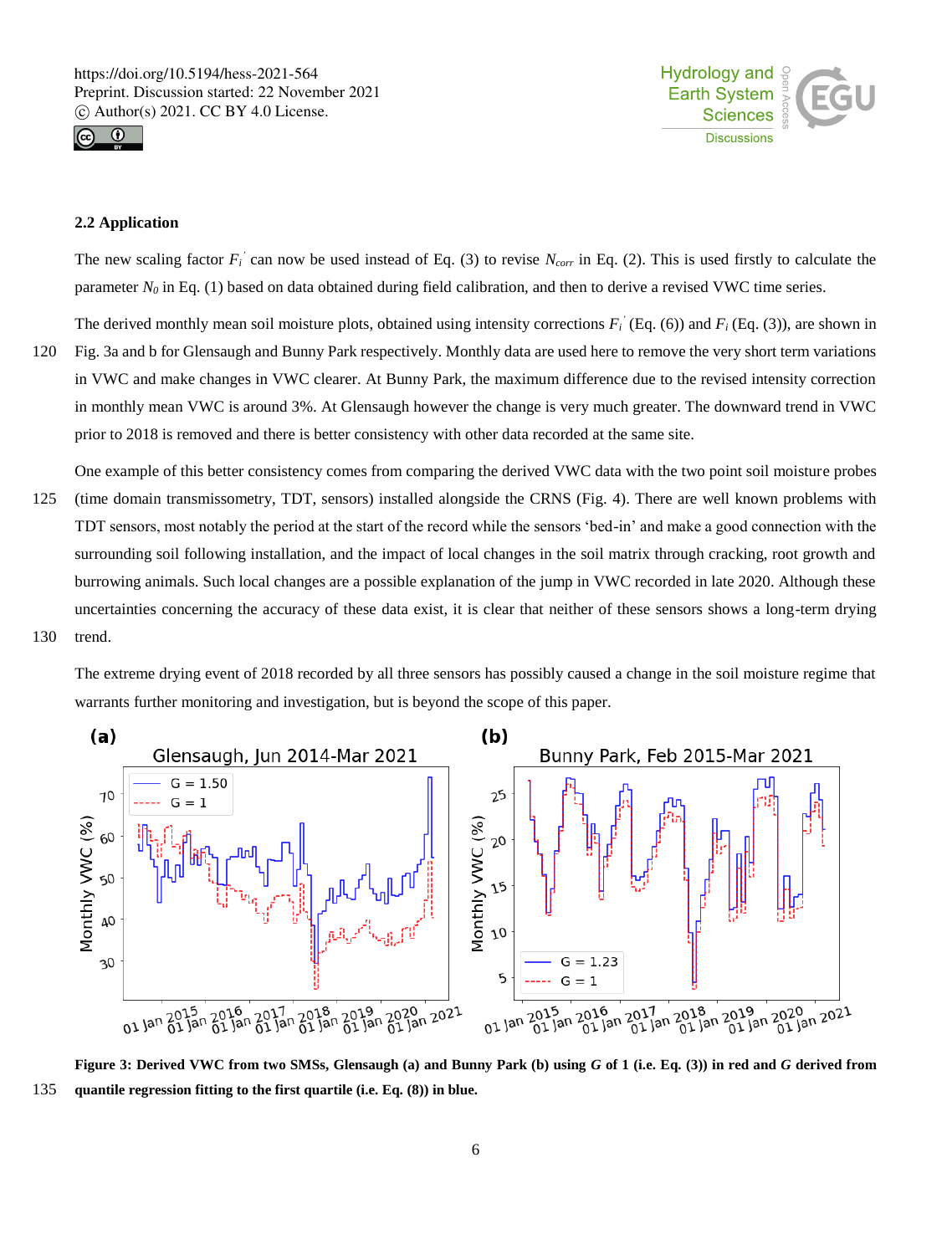





**Figure 4: VWC at Glensaugh SMS obtained using TDT soil moisture point sensors (red) and CRNS with** *G* **= 1 in Eq. (8) (blue).**

#### **3 Results and discussion**

Values of *G* have been derived at all 48 of the currently active COSMOS-UK sites. Reliable estimates of *G*, i.e. high t value 140 of estimate (estimate/standard error), cluster in range 1.0-1.5 (Fig. 5a). It is seen that the reliability of the estimates is highly dependent on record length (Fig. 5b). In fact rather than record length, obtaining a reliable estimate of *G* requires there to have been sufficient variation in *I* (Fig. 5c). Referring back to Fig. 1, this means that values of *G* derived for SMSs with records starting from 2018 are not reliable, as since this time there has been little variation in the background count rate.

Where no reliable estimate can be obtained, alternatives are to use 1 or 1.2 (the mean of the reliable values). In COSMOS-UK, 145 the default value is 1.2 and this corresponds to the value of 1.19 derived by (Howat et al., 2018) based on 'regressions to the global neutron monitor dataset'.

Investigations continue into the variations in derived *G* values. Preliminary studies show no simple relationship with characteristics of the site such as latitude, longitude, altitude or cut-off rigidity.

150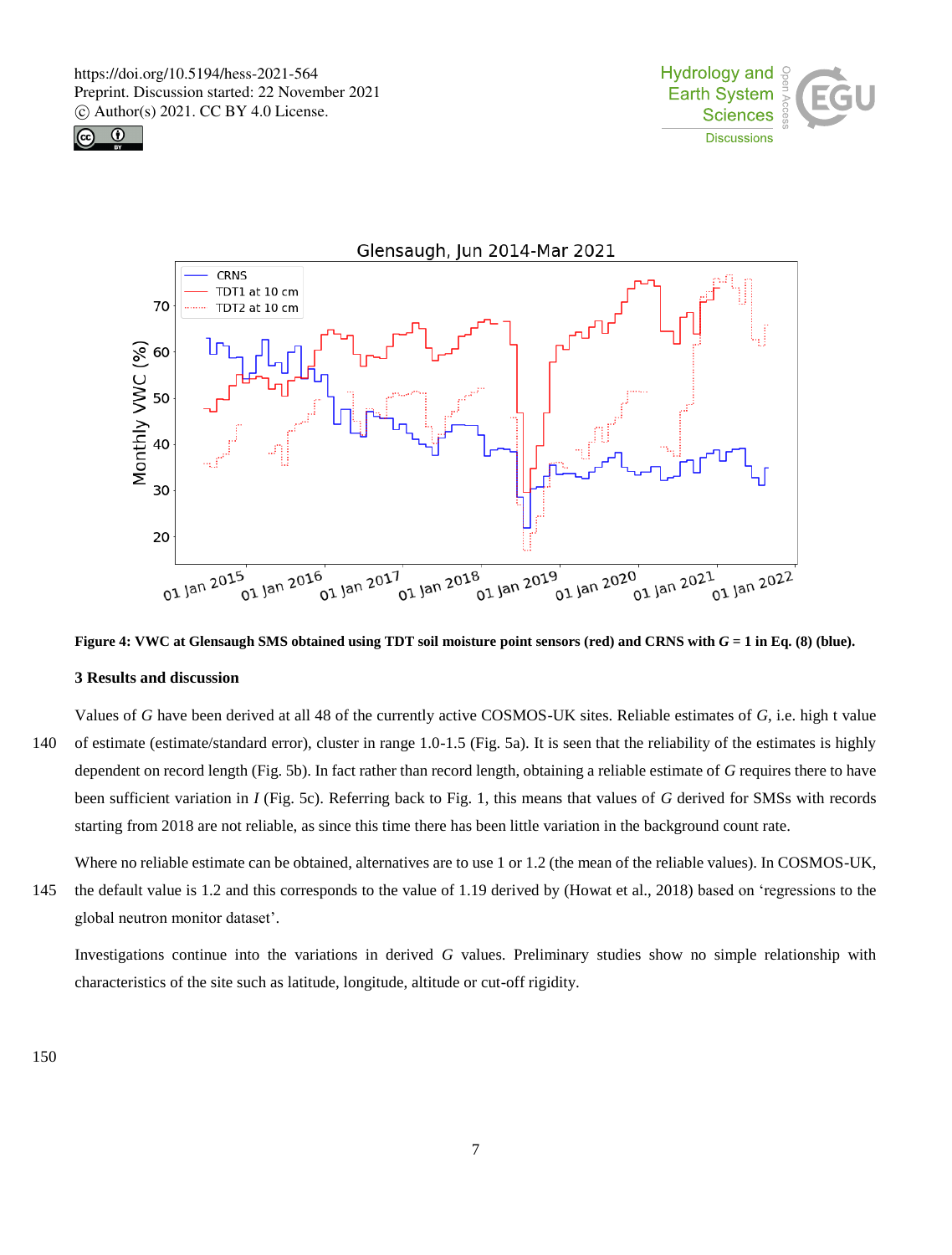





**Figure 5: T values of** *G* **estimates for SMSs versus** *G* **(a), record length (b) and range of monthly JUNG counts defined as a difference**  155 **of maximum and minimum values of monthly counts (c).**

#### **4 Conclusion**

An empirical method has been developed to correct the incoming neutron flux used in deriving soil moisture from cosmic-ray sensors. A gradient, *G*, is estimated based on standardised count rates of both the RNMS and the SMS, and is therefore believed to better correct the neutron flux by recognising differences between RNMS and SMS characteristics. *G* can be considered to 160 be an estimate of the coefficient  $\gamma$  defined in other studies, but generally set to 1.

Applying this modification makes a minor change in derived VWC at sites with lower soil moisture, but at wetter sites the difference is more pronounced and in addition corrects an observed, but otherwise unexplained trend in the derived VWC time series. This modification will therefore further enhance the value of soil moisture derived using the CRNS method in many application areas.

165 There are numerous variations in the detail of the method used to derive *G*, for example how to normalise the count rates, what form of regression to use, and whether to sub-sample the data by season or wetness. While the methodology adopted here appears to work well in the temperate climate of the UK where soils are wet in most winters, other approaches may be more appropriate in other climates for example where soils regularly dry during a hot season.

Deriving *G* from a more diverse set of sites may provide information on how *G* varies between sites. It is hoped that other

170 users of the CRNS method can undertake similar analyses to derive a larger data set that encompasses a wider range of site and sensor characteristics.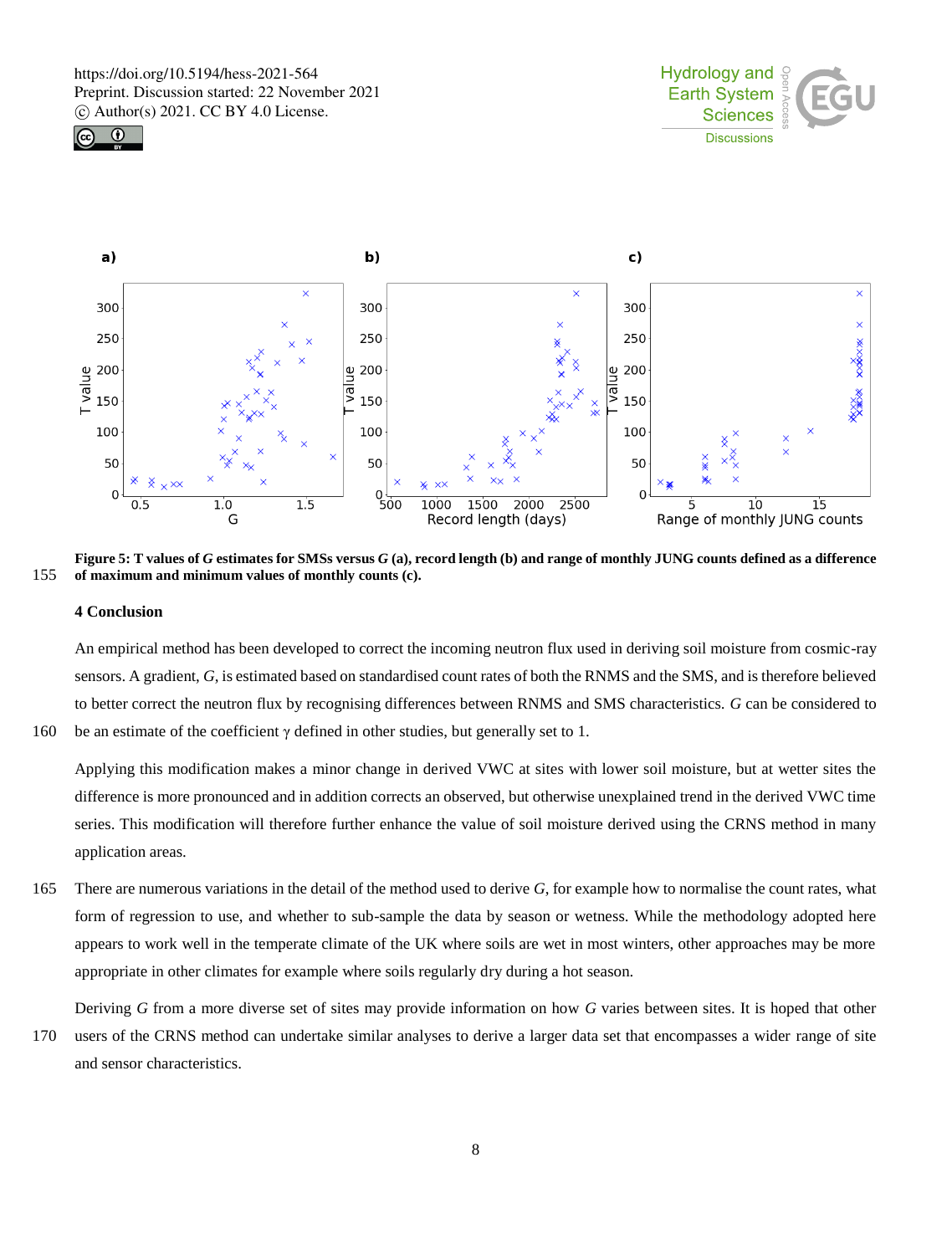



### **Data availability**

Daily and sub-daily COSMOS-UK hydrometeorological and soil data (2013-2019) can be downloaded from the EIDC at https://doi.org/10.5285/b5c190e4-e35d-40ea-8fbe-598da03a1185 (Stanley et al., 2021). For more recent data, reasonable 175 requests can be considered via https://cosmos.ceh.ac.uk/content/requesting-data.

Jungfraujoch neutron monitor data can be downloaded via https://www.nmdb.eu/nest/.

#### **Author contributions**

JB and DB formulated the revised neutron intensity correction and carried out the initial investigation. MS helped further developing the method and wrote an analysis script in Python. JE contributed in discussions and understanding of the method.

180 DB wrote the first draft of the manuscript, while MS produced figures and finalised the manuscript with help from all coauthors.

## **Competing interests**

The authors declare that they have no conflict of interest.

#### **Acknowledgement**

185 The authors gratefully acknowledge the contribution of the COSMOS-UK project team installing and maintaining the project infrastructure, and in the processing and archiving of the derived data.

The authors would like to thank the Physikalisches Institut, University of Bern, Switzerland for kindly and reliably providing Jungfraujoch neutron monitor data.

### **Financial support**

190 COSMOS-UK has been supported by the UK's Natural Environment Research Council (grant no. NE/R016429/1).

# **References**

Andreasen, M., Jensen, K. H., Desilets, D., Franz, T. E., Zreda, M., Bogena, H. R., and Looms, M. C.: Status and Perspectives on the Cosmic-Ray Neutron Method for Soil Moisture Estimation and Other Environmental Science Applications, Vadose Zone J, 16, 1-11, https://doi.org/10.2136/vzj2017.04.0086, 2017.

195 Baatz, R., Bogena, H. R., Franssen, H. J. H., Huisman, J. A., Montzka, C., and Vereecken, H.: An empirical vegetation correction for soil water content quantification using cosmic ray probes, Water Resour Res, 51, 2030-2046, https://doi.org/10.1002/2014WR016443, 2015.

Brocca, L., Ciabatta, L., Massari, C., Camici, S., and Tarpanelli, A.: Soil Moisture for Hydrological Applications: Open Questions and New Opportunities, Water-Sui, 9, 1-20, https://doi.org/10.3390/w9020140, 2017.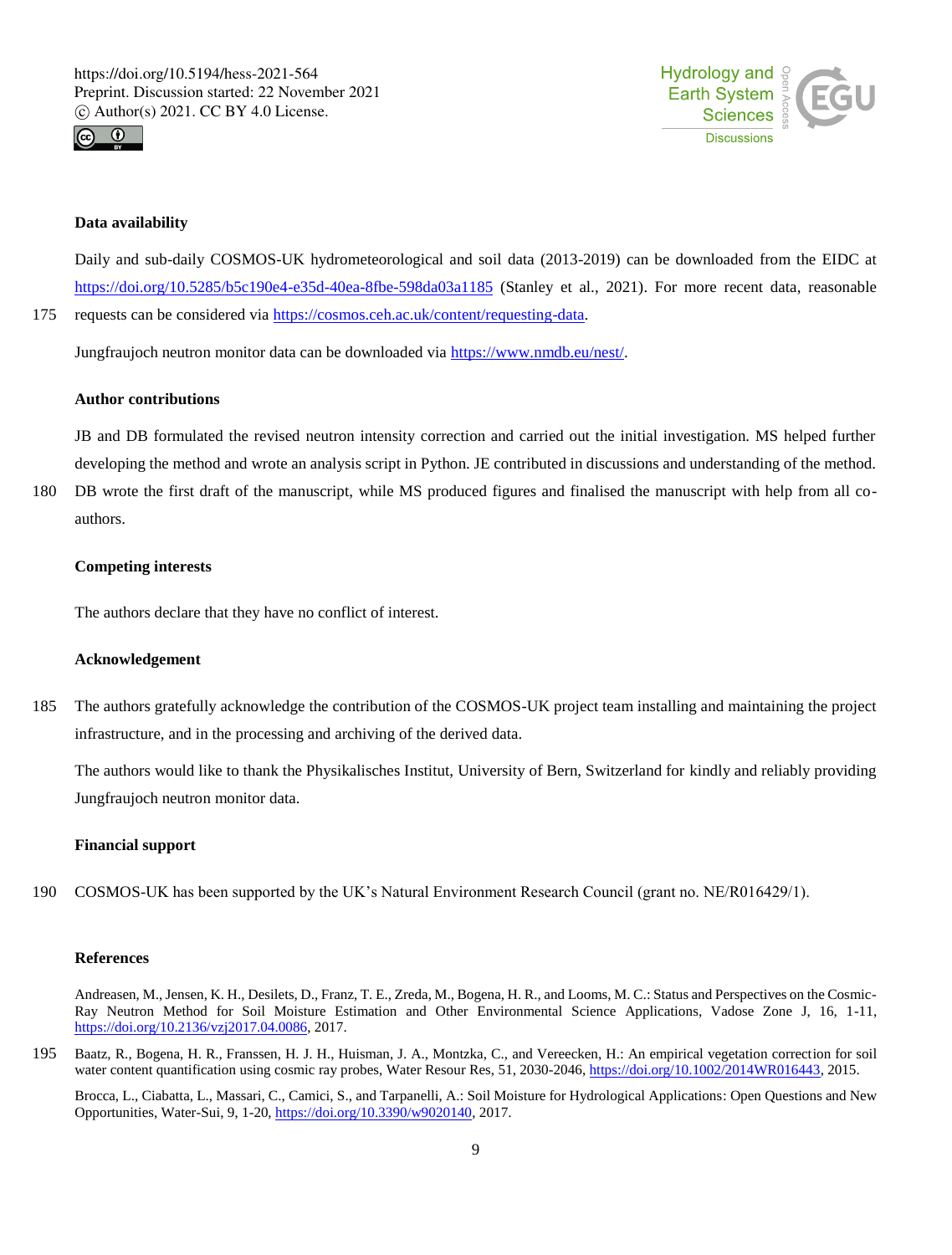



- Cooper, H. M., Bennett, E., Blake, J., Blyth, E., Boorman, D., Cooper, E., Evans, J., Fry, M., Jenkins, A., Morrison, R., Rylett, D., Stanley, 200 S., Szczykulska, M., Trill, E., Antoniou, V., Askquith-Ellis, A., Ball, L., Brooks, M., Clarke, M. A., Cowan, N., Cumming, A., Farrand, P., Hitt, O., Lord, W., Scarlett, P., Swain, O., Thornton, J., Warwick, A., and Winterbourn, B.: COSMOS-UK: national soil moisture and hydrometeorology data for environmental science research, Earth Syst Sci Data, 13, 1737-1757, https://doi.org/10.5194/essd-13-1737-2021, 2021.
- Desilets, D., Zreda, M., and Ferre, T. P. A.: Nature's neutron probe: Land surface hydrology at an elusive scale with cosmic rays, Water 205 Resour Res, 46, 1-7, https://doi.org/10.1029/2009WR008726, 2010.

Dorigo, W., Wagner, W., Albergel, C., Albrecht, F., Balsamo, G., Brocca, L., Chung, D., Ertl, M., Forkel, M., Gruber, A., Haas, E., Hamer, P. D., Hirschi, M., Ikonen, J., de Jeu, R., Kidd, R., Lahoz, W., Liu, Y. Y., Miralles, D., Mistelbauer, T., Nicolai-Shaw, N., Parinussa, R., Pratola, C., Reimer, C., van der Schalie, R., Seneviratne, S. I., Smolander, T., and Lecomte, P.: ESA CCI Soil Moisture for improved Earth system understanding: State-of-the art and future directions, Remote Sens Environ, 203, 185-215, https://doi.org/10.1016/j.rse.2017.07.001,

210 2017.

Evans, C. D., Peacock, M., Baird, A. J., Artz, R. R. E., Burden, A., Callaghan, N., Chapman, P. J., Cooper, H. M., Coyle, M., Craig, E., Cumming, A., Dixon, S., Gauci, V., Grayson, R. P., Helfter, C., Heppell, C. M., Holden, J., Jones, D. L., Kaduk, J., Levy, P., Matthews, R., McNamara, N. P., Misselbrook, T., Oakley, S., Page, S. E., Rayment, M., Ridley, L. M., Stanley, K. M., Williamson, J. L., Worrall, F., and Morrison, R.: Overriding water table control on managed peatland greenhouse gas emissions, Nature, 593, 548–552, 215 https://doi.org/10.1038/s41586-021-03523-1, 2021.

Evans, J. G., Ward, H. C., Blake, J. R., Hewitt, E. J., Morrison, R., Fry, M., Ball, L. A., Doughty, L. C., Libre, J. W., Hitt, O. E., Rylett, D., Ellis, R. J., Warwick, A. C., Brooks, M., Parkes, M. A., Wright, G. M. H., Singer, A. C., Boorman, D. B., and Jenkins, A.: Soil water content in southern England derived from a cosmic-ray soil moisture observing system - COSMOS-UK, Hydrol Process, 30, 4987-4999, https://doi.org/10.1002/hyp.10929, 2016.

220 Franz, T. E., Zreda, M., Rosolem, R., and Ferre, T. P. A.: A universal calibration function for determination of soil moisture with cosmicray neutrons, Hydrol Earth Syst Sc, 17, 453-460, https://doi.org/10.5194/hess-17-453-2013, 2013.

Hawdon, A., McJannet, D., and Wallace, J.: Calibration and correction procedures for cosmic-ray neutron soil moisture probes located across Australia, Water Resour Res, 50, 5029-5043, https://doi.org/10.1002/2013WR015138, 2014.

Howat, I. M., de la Pena, S., Desilets, D., and Womack, G.: Autonomous ice sheet surface mass balance measurements from cosmic rays, 225 Cryosphere, 12, 2099-2108, https://doi.org/10.5194/tc-12-2099-2018, 2018.

Keesstra, S., Nunes, J., Novara, A., Finger, D., Avelar, D., Kalantari, Z., and Cerda, A.: The superior effect of nature based solutions in land management for enhancing ecosystem services, Sci Total Environ, 610, 997-1009, https://doi.org/10.1016/j.scitotenv.2017.08.077, 2018.

Kohli, M., Schron, M., Zreda, M., Schmidt, U., Dietrich, P., and Zacharias, S.: Footprint characteristics revised for field-scale soil moisture monitoring with cosmic-ray neutrons, Water Resour Res, 51, 5772-5790, https://doi.org/10.1002/2015WR017169, 2015.

230 Schrön, M.: Cosmic-ray neutron sensing and its applications to soil and land surface hydrology, Ph.D. thesis, Universität Potsdam, München, 223 pp., 2017.

Silvestro, F., Rossi, L., Campo, L., Parodi, A., Fiori, E., Rudari, R., and Ferraris, L.: Impact-based flash-flood forecasting system: Sensitivity to high resolution numerical weather prediction systems and soil moisture, J Hydrol, 572, 388-402, https://doi.org/10.1016/j.jhydrol.2019.02.055, 2019.

- 235 Stanley, S., Antoniou, V., Askquith-Ellis, A., Ball, L. A., Bennett, E. S., Blake, J. R., Boorman, D. B., Brooks, M., Clarke, M., Cooper, H. M., Cowan, N., Cumming, A., Evans, J. G., Farrand, P., Fry, M., Hitt, O. E., Lord, W. D., Morrison, R., Nash, G. V., Rylett, D., Scarlett, P. M., Swain, O. D., Szczykulska, M., Thornton, J. L., Trill, E. J., Warwick, A. C., and Winterbourn, B.: Daily and sub-daily hydrometeorological and soil data (2013-2019) [COSMOS-UK], NERC Environmental Information Data Centre [dataset], https://doi.org/10.5285/b5c190e4-e35d-40ea-8fbe-598da03a1185, 2021.
- 240 Sungmin, O., Hou, X. Y., and Orth, R.: Observational evidence of wildfire-promoting soil moisture anomalies, Sci Rep-Uk, 10, https://doi.org/10.1038/s41598-020-67530-4, 2020.

Upadhyaya, D. B., Evans, J., Muddu, S., Tomer, S. K., Al Bitar, A., Yeggina, S., Thiyaku, S., Morrison, R., Fry, M., Tripathi, S. N., Mujumdar, M., Goswami, M., Ganeshi, N., Nema, M. K., Jain, S. K., Angadi, S. S., and Yenagi, B. S.: The Indian COSMOS Network (ICON): Validating L-Band Remote Sensing and Modelled Soil Moisture Data Products, Remote Sens-Basel, 13, 1-25, 245 https://doi.org/10.3390/rs13030537, 2021.